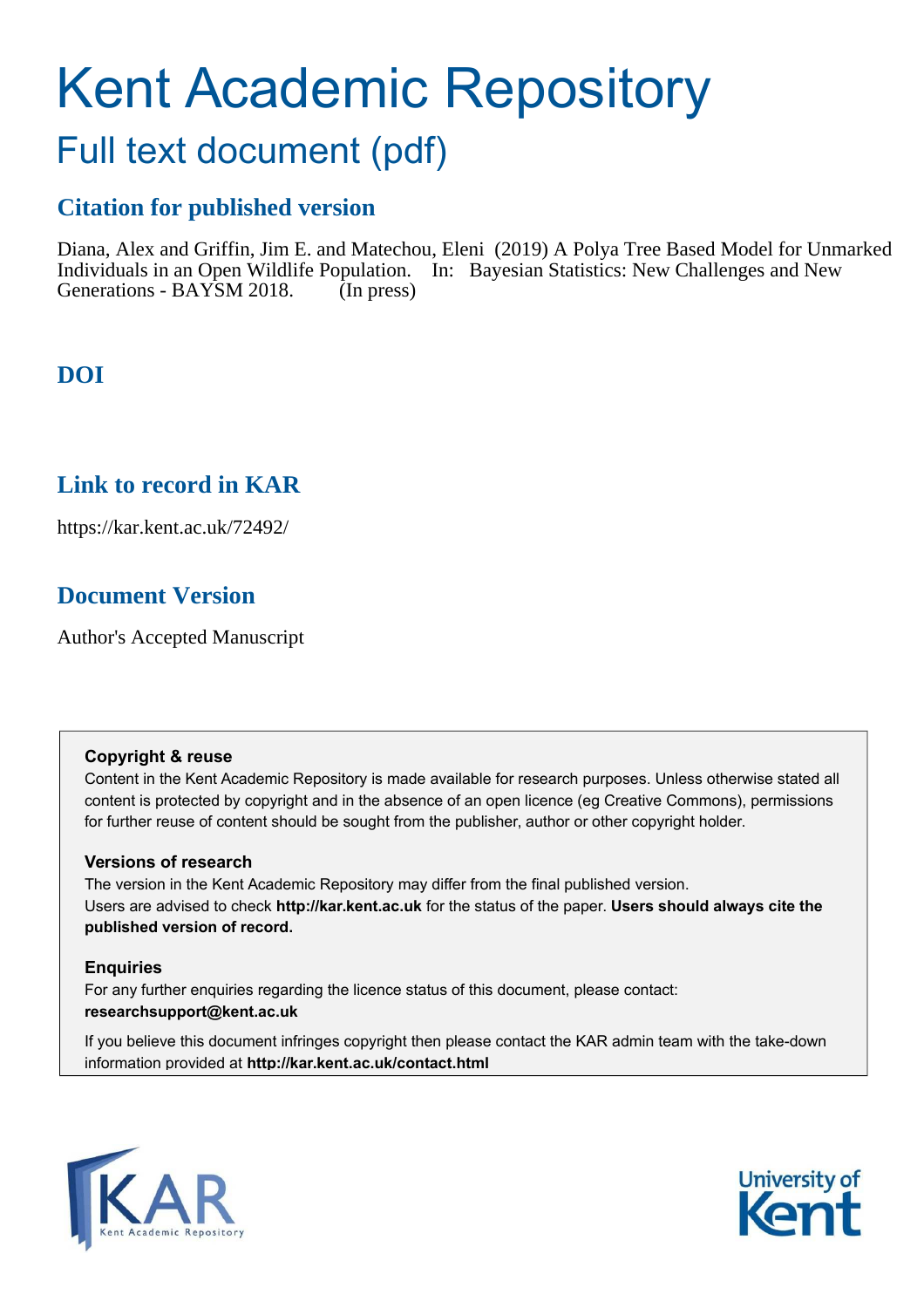## A Polya Tree Based Model for Unmarked Individuals in an Open Wildlife Population

Alex Diana, Jim Griffin and Eleni Matechou

Abstract Many ecological sampling schemes do not allow for unique marking of individuals. Instead, only counts of individuals detected on each sampling occasion are available. In this paper, we propose a novel approach for modelling count data in an open population where individuals can arrive and depart from the site during the sampling period. A Bayesian nonparametric prior, known as Polya Tree, is used for modelling the bivariate density of arrival and departure times. Thanks to this choice, we can easily incorporate prior information on arrival and departure density while still allowing the model to flexibly adjust the posterior inference according to the observed data. Moreover, the model provides great scalability as the complexity does not depend on the population size but just on the number of sampling occasions, making it particularly suitable for data-sets with high numbers of detections. We apply the new model to count data of newts collected by the Durrell Institute of Conservation and Ecology, University of Kent.

Key words: Bayesian nonparametrics, Polya Tree, Count Data, Statistical Ecology

Jim Griffin

Alex Diana

School of Mathematics Statistics and Actuarial Science, University of Kent, e-mail: ad603@kent.ac.uk

School of Mathematics Statistics and Actuarial Science, University of Kent, e-mail: J.E.Griffin-28@kent.ac.uk

Eleni Matechou

School of Mathematics Statistics and Actuarial Science, University of Kent, e-mail: E.Matechou @kent.ac.uk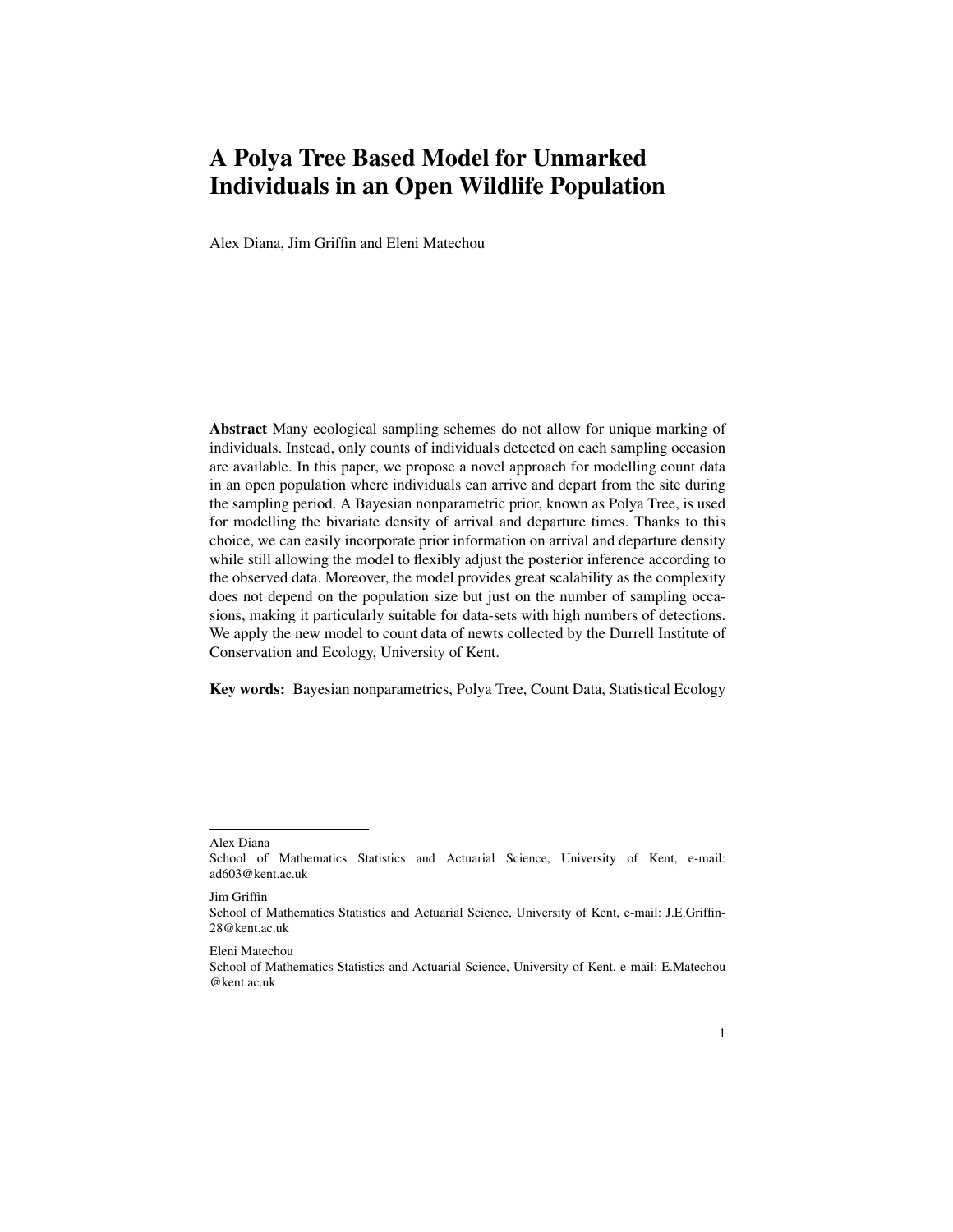#### 1 Introduction

Monitoring wildlife populations presents particular challenges. For example, it is typically not possible to perform a census of the population of interest by encountering all of the individuals. One of the most cost and time effective ways to monitor a wildlife population is to collect counts of the population on repeated sampling occasions (SO). This protocol is considerably easier to perform than a capture-recapture (CR) scheme as it does not require physical capture or unique identification of the individuals in the population. The most popular model for analysing count data in a frequentistic setting is the N-mixture model introduced in [6], which allows the estimation of population size and capture probability when the population is closed, that is the same individuals are present throughout the study period. However, when the data are sparse or detection probability is low, N-mixture models are known to suffer from parameter identifiability issues and may give rise to infinite estimates for population size [2]. In a Bayesian setting, the natural way to solve issues of parameter identifiability is to assume informative prior distributions on detection probability or on population size in order to obtain sensible posterior distributions.

In this paper we work in a Bayesian framework and we relax the assumption of population closure, allowing for individuals to enter and leave the site (thus becoming available or unavailable for detection) at random times, but still assuming emigration is permanent. The random arrival and departure times are sampled from a distribution with unknown parameters. However, the absence of closure makes it more challenging to separately estimate capture probability, population size and density of arrival/departure times. Hence, it is of primary importance to assume informative prior distributions to obtain ecologically sensible posterior distributions.

In order to allow for the posterior distribution to correctly adjust to the data without relying on parametric assumptions, we use a Bayesian nonparametric (BNP) approach for the prior distribution of the bivariate distribution of arrival and departure times. In particular, we work with Polya Trees, which in the BNP framework are the main alternative to Dirichlet process mixture models for modelling continuous distributions. More information on nonparametric priors can be found in [4].

#### 2 The Polya Tree Prior

We model the joint density of arrival and departure times, using the Polya tree (PT) prior, defined in [5]. A PT has two parameters: the first is a sequence of nested partitions  $\Pi$  of the sample space  $\Omega$  ( $\Omega = \mathbb{R}^2$  in our case), while the second parameter,  $\alpha$ , is a sequence of positive numbers associated with each set of each partition.

The partition at the first level,  $\pi_1$ , is obtained by splitting the sample space in two sets,  $B_0$  and  $B_1$ . Then for the partition at the second level,  $\pi_2$ , we split each of the two sets in two additional sets  $B_{00}$ ,  $B_{01}$  and  $B_{10}$ ,  $B_{11}$ , respectively.

$$
\pi_2 = \{B_{00}, B_{01}, B_{10}, B_{11}\}, \qquad B_{00} \cup B_{01} = B_0, \quad B_{10} \cup B_{11} = B_1.
$$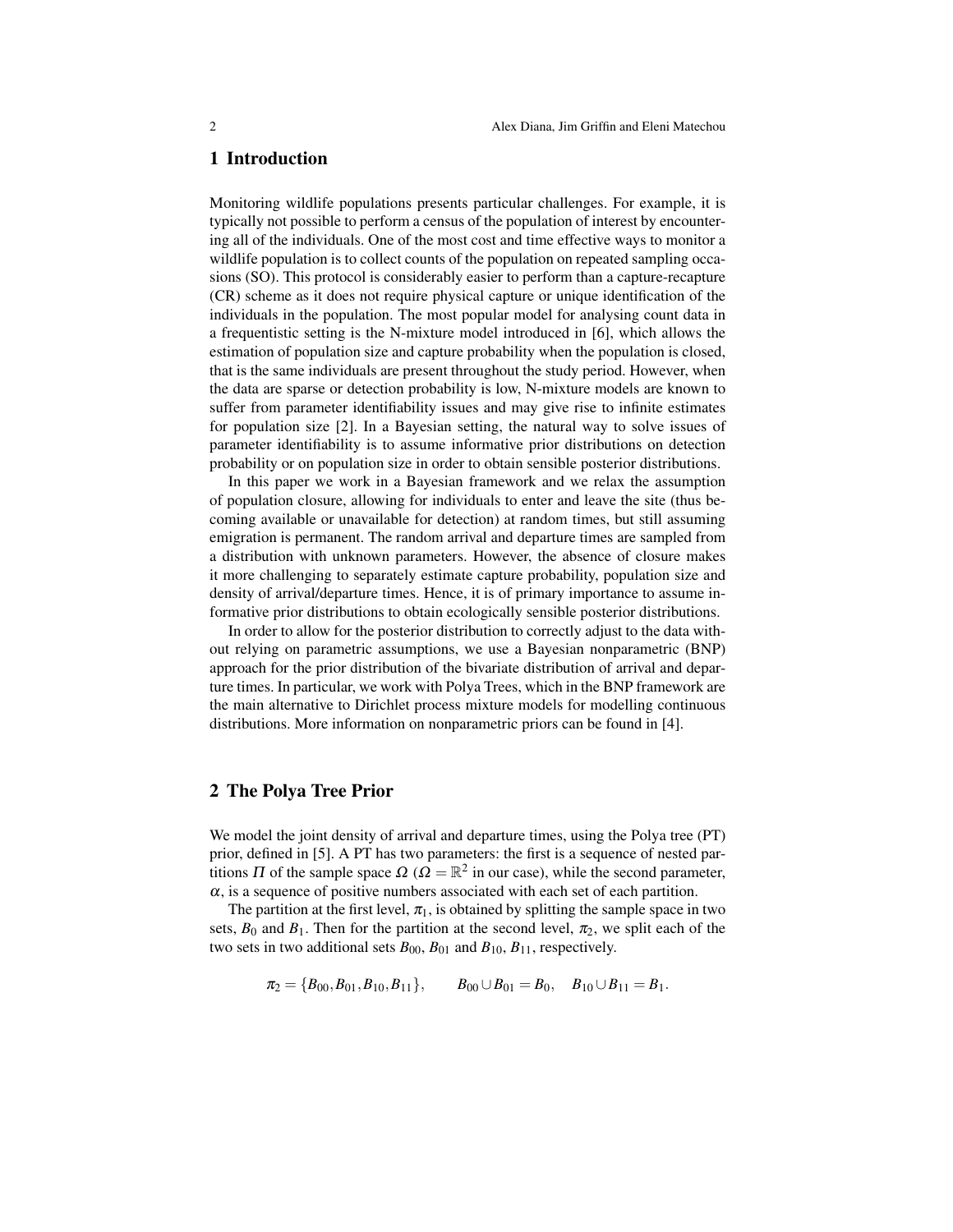A Polya Tree Based Model for Unmarked Individuals in an Open Wildlife Population 3

The same process is repeated to generate the partitions at the remaining level. A visual representation of the scheme for  $\Omega = [0,1]$  is given in Fig. 1.



Fig. 1: Scheme of the partitions at the first three levels of the Polya tree.

The PT prior is defined in terms of the (random) mass associated with each set of each partition. By defining  $\varepsilon_1 \dots \varepsilon_m$  as a generic sequence of 0s and 1s,  $B_{\varepsilon_1 \dots \varepsilon_m}$ as a generic set of the partition and  $\alpha_{\varepsilon_1...\varepsilon_m}$  as the associated parameter, the mass associated to  $B_{\varepsilon_1...\varepsilon_m}$  by the Polya Tree is

$$
G(B_{\varepsilon_1...\varepsilon_m}) = \prod_{i=1}^m Y_{\varepsilon_1...\varepsilon_i}
$$
 (1)

where  $Y_{\varepsilon_1...\varepsilon_{i-1}0}$  is a Beta $(\alpha_{\varepsilon_1...\varepsilon_{i-1}0},\alpha_{\varepsilon_1...\varepsilon_{i-1}1})$  random variable and  $Y_{\varepsilon_1...\varepsilon_{i-1}1}=1-$ *Y*<sub>ε1</sub>...ε<sub>*i*-1</sub>0. For example,  $G(B_{01}) = Y_0(1 - Y_{00})$  where  $Y_0 \sim \text{Beta}(\alpha_0, \alpha_1)$  and  $Y_{00} \sim$  $Beta(\alpha_{00}, \alpha_{01}).$ 

A conjugate scheme for a PT can be constructed if we assume a PT prior for a distribution G, and we have observations  $y_1, \ldots, y_n \sim G$ , since the posterior distribution  $G | y_1,..., y_n$  is still a PT. The parameters  $\alpha_{\varepsilon}^*$  of the posterior distribution are computed as  $\alpha_{\varepsilon}^* = \alpha_{\varepsilon} + n_{\varepsilon}$  where  $n_{\varepsilon}$  is the number of observations falling into  $B_{\varepsilon}$ .

A common choice is to center the PT on a pre-specified distribution  $G_0$ , which means that, for every set *B* of the partition,  $\mathbb{E}[G(B)] = G_0(B)$ . In this paper we will set the  $\alpha_{\epsilon_1...\epsilon_{i-1}0}$  and  $\alpha_{\epsilon_1...\epsilon_{i-1}1}$  associated with the sets  $B_{\epsilon_1...\epsilon_{i-1}0}$  and  $B_{\epsilon_1...\epsilon_{i-1}1}$ to be proportional to the mass assigned to these sets from  $G_0$ , that is  $\alpha_{\varepsilon} = c_{\varepsilon} \times$  $G_0(B_\varepsilon)$ , where  $c_\varepsilon$  is a scale parameter tuning the overall variance around the mean distribution. Finally, we assume that  $G_0$  has random parameter  $\eta$ , which has an additional prior on it, leading to a Mixtures of Polya Trees (MPT), as defined in [3].

#### 3 Model

The data consist of the number of individuals,  $D_k$ , detected on SO  $k$ , with  $k =$  $1, \ldots, K$ . We denote by  $N_k$  the (latent) number of individuals available for detection at SO *k* and by *p* the detection probability, assumed to be constant for each individual and each SO. Clearly *D<sup>k</sup>* ∼ Binomial(*N<sup>k</sup>* , *p*).

We do not assume that individuals are present throughout the study period but we instead assume that their arrival and departure times are random. These times are assumed to be sampled from a Poisson process, with intensity that can be written as  $\omega \times \tilde{v}$  where  $\omega$  is the overall mass of the process and  $\tilde{v}$  is a probability density function. The MPT is employed as a prior for  $\tilde{v}$  and we call P<sub>0</sub> the prior distribu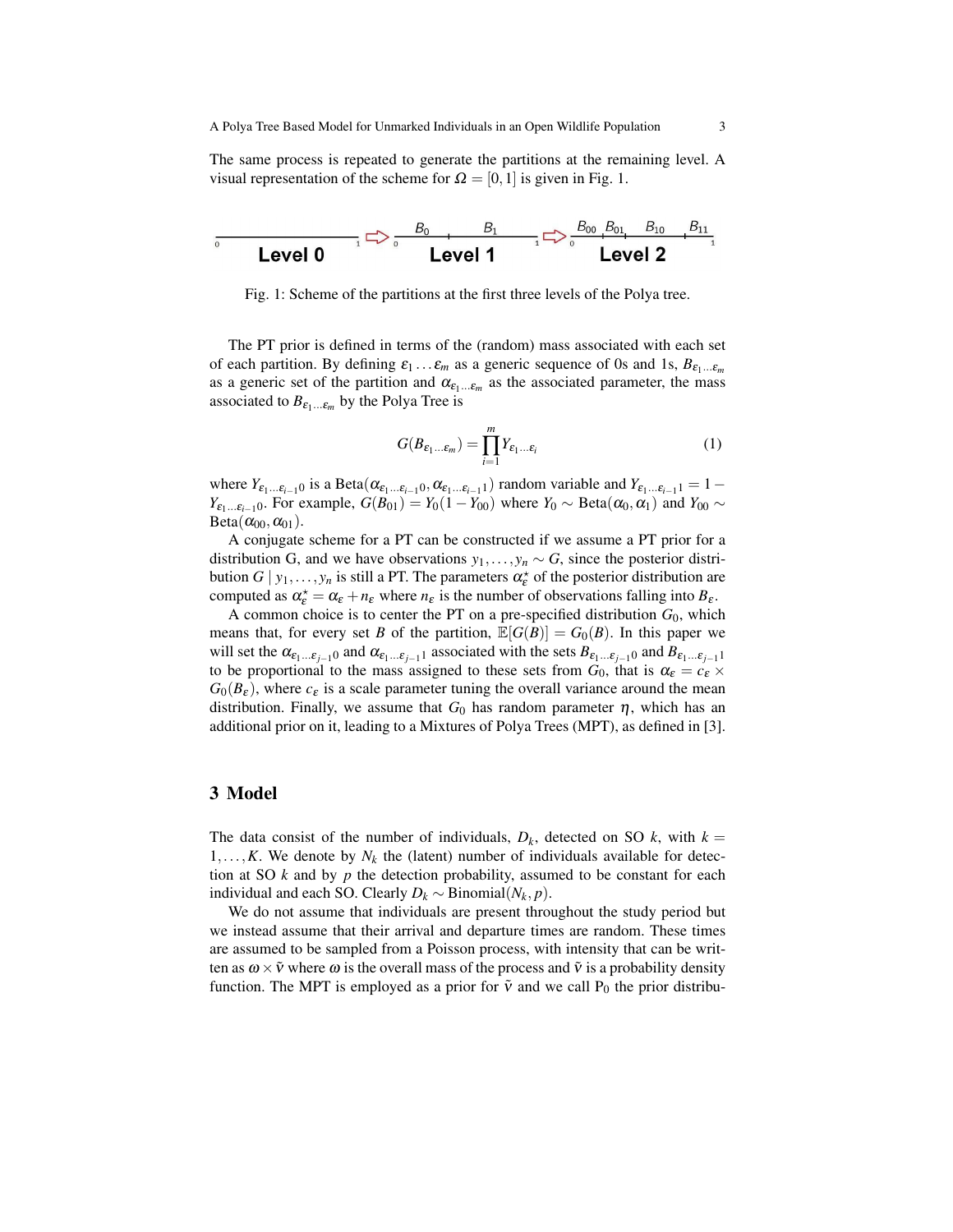tion on the hyparameters of the centring distribution  $G_0$ , which we define later. As departure is always greater than arrival,  $\tilde{v}$  is defined on  $\{(x, y) \in \mathbb{R}^2 | x < y\}$ .

Although the data depend only on the latent number of individuals  $N_k$ , we introduce additional latent variables to make the inference of the PT more efficient. Let  ${t_k}_{k=1,\dots,K}$  be the times when samples are collected and take by convention  $t_0 = -\infty$ and  $t_{K+1} = \infty$ . Additionally, let  $n_{ij}$  be the number of individuals having arrival times between  $t_i$  and  $t_{i+1}$  and departure times between  $t_j$  and  $t_{j+1}$  (with  $n_{ij} = 0$  for  $i > j$ ). The *N<sub>k</sub>* can easily be obtained from the *n*<sub>*i*</sub> as  $N_k = \sum_{j=k}^{K} \sum_{i=0}^{k-1} n_{ij}$ .

We make the standard choices of a Beta prior distribution for detection probability and a Gamma prior distribution for the overall intensity of the process. The hierarchical structure of the model is the following:

| $D_k \sim \text{Binomial}(N_k, p),$                                              | $K \; k-1$<br>$N_k = \sum \sum n_{ij},$<br>$k=1,\ldots,K,$<br>$i=k i=0$ |
|----------------------------------------------------------------------------------|-------------------------------------------------------------------------|
| $n_{ij} \sim \text{Poisson}(\omega \times \omega_{ij}),$                         | $i = 0, \ldots, K, \quad j = 0, \ldots, K \quad i > j,$                 |
| $\omega_{ij} = \int_{t_i}^{t_{i+1}} \int_{t_i}^{t_{j+1}} \tilde{v}(x, y) dx dy,$ | $i = 0, \ldots, K, \quad j = 0, \ldots, K, \quad i > j,$                |
| $\omega \sim \text{Gamma}(a_{\omega}, b_{\omega}),$                              | $p \sim \text{Beta}(a_0, b_0),$                                         |
| $\tilde{v} \sim PT(\Pi, \alpha^{\eta}),$                                         | $\eta \sim P_0$ .                                                       |

In order to center the PT on a pre-specified distribution, we use the approach explained in Section 2 of using a fixed partition and choosing the  $\alpha$  according to the value  $\eta$  of the parameters of the centring distribution. The dependence on  $\eta$  is thus only in the  $\alpha$ .

The process used to create the partition is explained in Fig. 2. The last level corresponds to the partition defined by the sampling occasions. Since we use the latent variables  $n<sub>ij</sub>$  and not the exact, on a continuous scale, individual arrival and departure times, it is not meaningful to build a finer level of the partitions, as no information is available about them.

We center the PT on a bivariate distribution with independent double exponential marginal distributions, with probability density function (pdf)

$$
G_0(x_1,x_2;\mu_1,\mu_2,\lambda_1,\lambda_2)=\frac{1}{2\lambda_1}\exp\left(-\frac{|x_1-\mu_1|}{\lambda_1}\right)\,\frac{1}{2\lambda_2}\exp\left(-\frac{|x_2-\mu_2|}{\lambda_2}\right),
$$

with the constraint that  $G_0(x_1, x_2; \mu_1, \mu_2, \lambda_1, \lambda_2) = 0$  if  $x_1 > x_2$ .

The sets of the partition are squares and triangles, as shown in Fig. 2. The choice of the double exponential is motivated by the fact that integrals of this distribution on squares and triangles can be computed analytically, without resorting to numerical techniques. The hyperparameters  $(\mu_1, \mu_2)$  are given a bivariate normal prior distribution and  $\lambda_1$  and  $\lambda_2$  two independent Gamma prior distributions.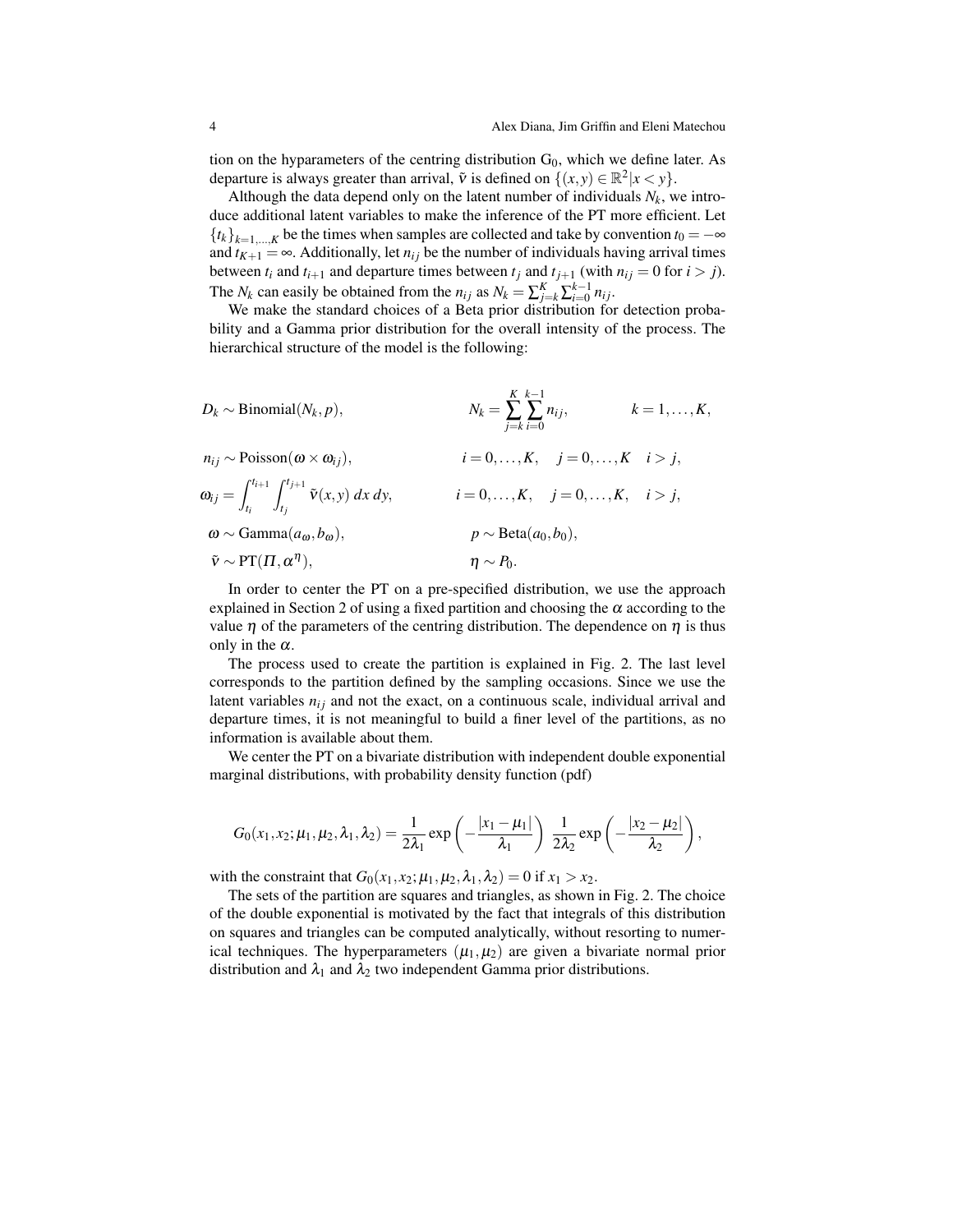A Polya Tree Based Model for Unmarked Individuals in an Open Wildlife Population 5



Fig. 2: Partitions of the Polya Tree. Observations occur only in the region above the diagonal. At step *k*, the set of individuals departing after the *k*-th sampling occasion is split into the individuals departing between the  $k$ -th and  $(k + 1)$ -th sampling occasion and the individuals departing after the  $(k+1)$ -th sampling occasion. After having reached level *K*, each set is split according to the same procedure but with respect to the other dimension (arrival times).

### 4 Computational Notes

Posterior inference is performed using a Gibbs sampler. While this is straightforward for some parameters, such as the detection probability  $p$  and the intensity  $\omega$ of the Poisson process thanks to conjugacy, for other parameters posterior inference is not straightforward given that we are working with a PT.

The conditional distribution of the parameters  $({n_i}_j, {o_i}_j, \eta)$  given *p* and  $\omega$ can be written as

$$
p(\lbrace n_{ij} \rbrace, \lbrace \omega_{ij} \rbrace, \eta | \lbrace D_k \rbrace, p, \omega) \propto p(\lbrace D_k \rbrace | \lbrace N_k \rbrace, p) p(\lbrace n_{ij} \rbrace, \omega, \lbrace \omega_{ij} \rbrace p(\lbrace \omega_{ij} \rbrace | \alpha_{\eta}) p(\eta)
$$

$$
\propto \prod_{k=1}^{K} \text{Binomial}(D_k | N_k, p) \prod_{i=1}^{K+1} \prod_{j=1}^{i} \text{Poisson}(n_{ij} | \omega \times \omega_{ij}) p(\lbrace \omega_{ij} \rbrace | \Pi, \alpha_{\eta}) p(\eta)
$$

where the distribution  $p(\{\omega_{ij}\}|\alpha_n)$  is given from the PT.

When writing the posterior distribution of the parameter  $\eta$ , we can integrate out the parameter  $\omega_{ij}$ , by employing a different parametrisation of the PT. First, we define as  $n_{\varepsilon}$  the number of observations in set  $B_{\varepsilon}$  and as  $q_{\varepsilon 0}$  the probability of assigning an observation in set  $B_{\varepsilon 0}$  given that we are in  $B_{\varepsilon}$  which, according to the structure of the PT, has a Beta $(\alpha_{\varepsilon 0}, \alpha_{\varepsilon 1})$  prior distribution. The marginal likelihood of the  $n_{\varepsilon}$  can be expressed as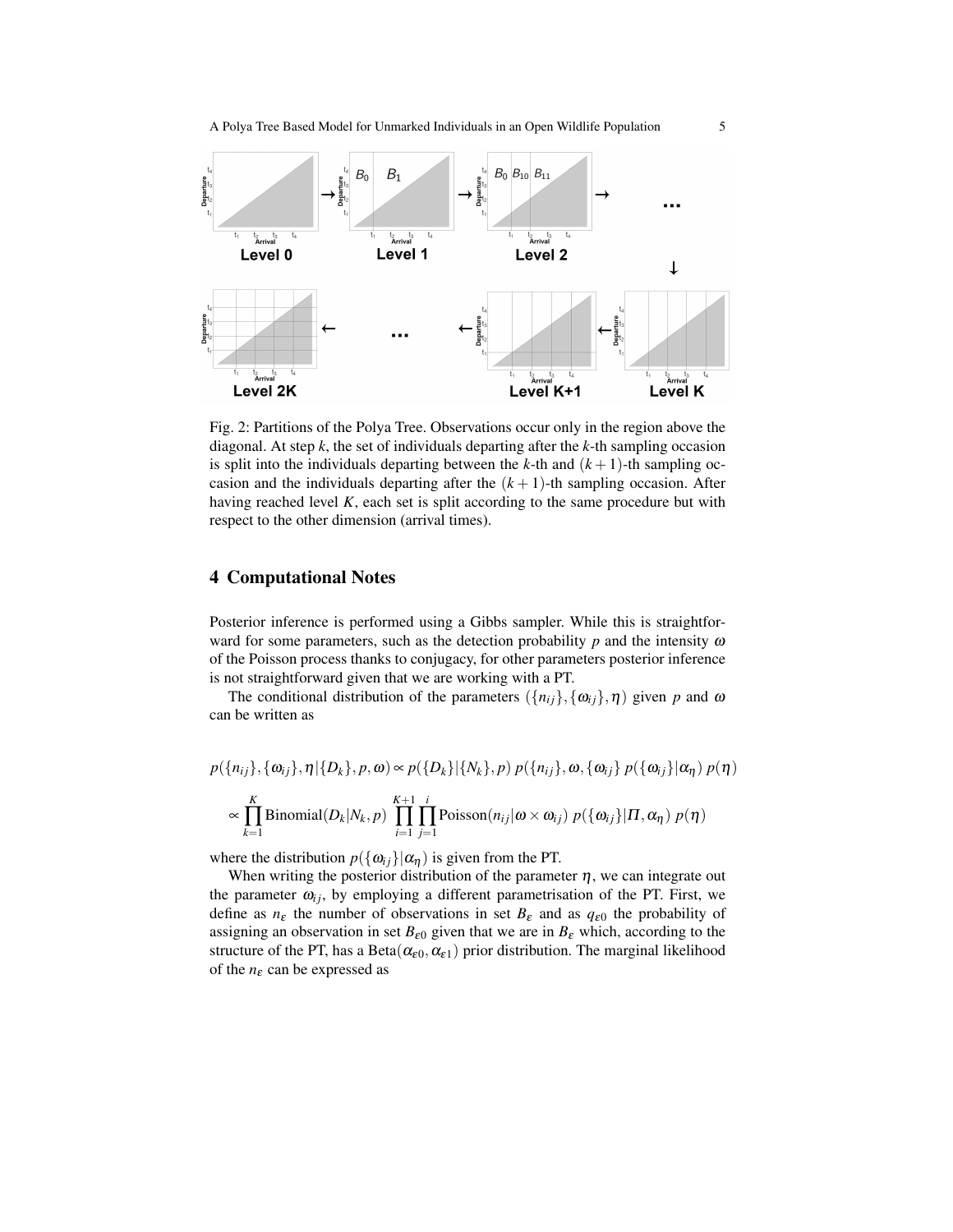$$
p(\lbrace n_{\varepsilon}\rbrace|\lbrace \alpha_{\varepsilon}\rbrace)=\prod_{\varepsilon}\int Bin(n_{\varepsilon 0}|n_{\varepsilon},q_{\varepsilon 0})Beta(q_{\varepsilon 0}|\alpha_{\varepsilon 0},\alpha_{\varepsilon 1})dq_{\varepsilon 0}.
$$

Integrating out the probabilities  $q_{\epsilon 0}$  gives as a result a beta-binomial distribution. Since the probability mass function of the beta-binomial is

$$
f(k|n, \alpha, \beta) = {n \choose k} \frac{B(k+\alpha, n-k+\beta)}{B(\alpha, \beta)},
$$

the marginal likelihood of the latent variable  $n_{\varepsilon}$  given the hyperparameter  $\eta$  is

$$
p({n_{\varepsilon}}|\eta) \propto \prod_{\varepsilon} \frac{B(\alpha_{\varepsilon 0}+n_{\varepsilon 0},\alpha_{\varepsilon 1}+n_{\varepsilon 1})}{B(\alpha_{\varepsilon 0},\alpha_{\varepsilon 1})}.
$$

The posterior distribution for the latent variable  $n_{ij}$  can be written as

$$
p(n_{ij}|\{D_k\}, p, \omega, \omega_{ij}) \propto \text{Poisson}(n_{ij}|\omega \times \omega_{ij}) \prod_{k=1}^K \text{Binomial}(D_k|N_k, p).
$$

The parameter is updated with a random walk with uniform proposal over  $(n_{ij} K_{ij}, \ldots, n_{ij} + K_{ij}$ , where  $K_{ij}$  is chosen according to the value of the  $n_{ij}$  chosen as a starting point for the MCMC. In our case, we choose  $K_{ij}$  to be 1/5 of the starting point of  $n_{ij}$ .

The parameters  $\omega_{ij}$  correspond to the masses assigned by the distribution  $\tilde{v}$  to the sets in the partition of the last level of the Polya tree. Hence, they can be sampled as a product of Beta distributions as in (1). The parameters of the PT are updated at each iteration conditional on the latent variable  $n_{ij}$ , using the standard update explained in Section 2.

#### 5 Application

The data used in our application consist of weekly detections of great crested newts (GCN) (*Triturus cristatus*). This species generally start to migrate to ponds in late winter in order to breed. Subsequently, they leave the breeding site at the end of the summer and hibernate on land. Sampling took place in ponds located at the University of Kent with data collected between the end of February 2016 until the start of September 2016, which covers a large part of the breeding period of the newts. Samples were collected on weeks 1 − 22, 24 − 27 and 29 of the season.

GCN are uniquely identifiable and hence individual capture histories exist. A total of 69 individuals were captured during the study. However, in this case, the individual CR data have been collapsed to simple count data, which are obtained by recording the number of individual newts caught on each of the sampling weeks. It is believed that the population size is close to the sample size, and we choose a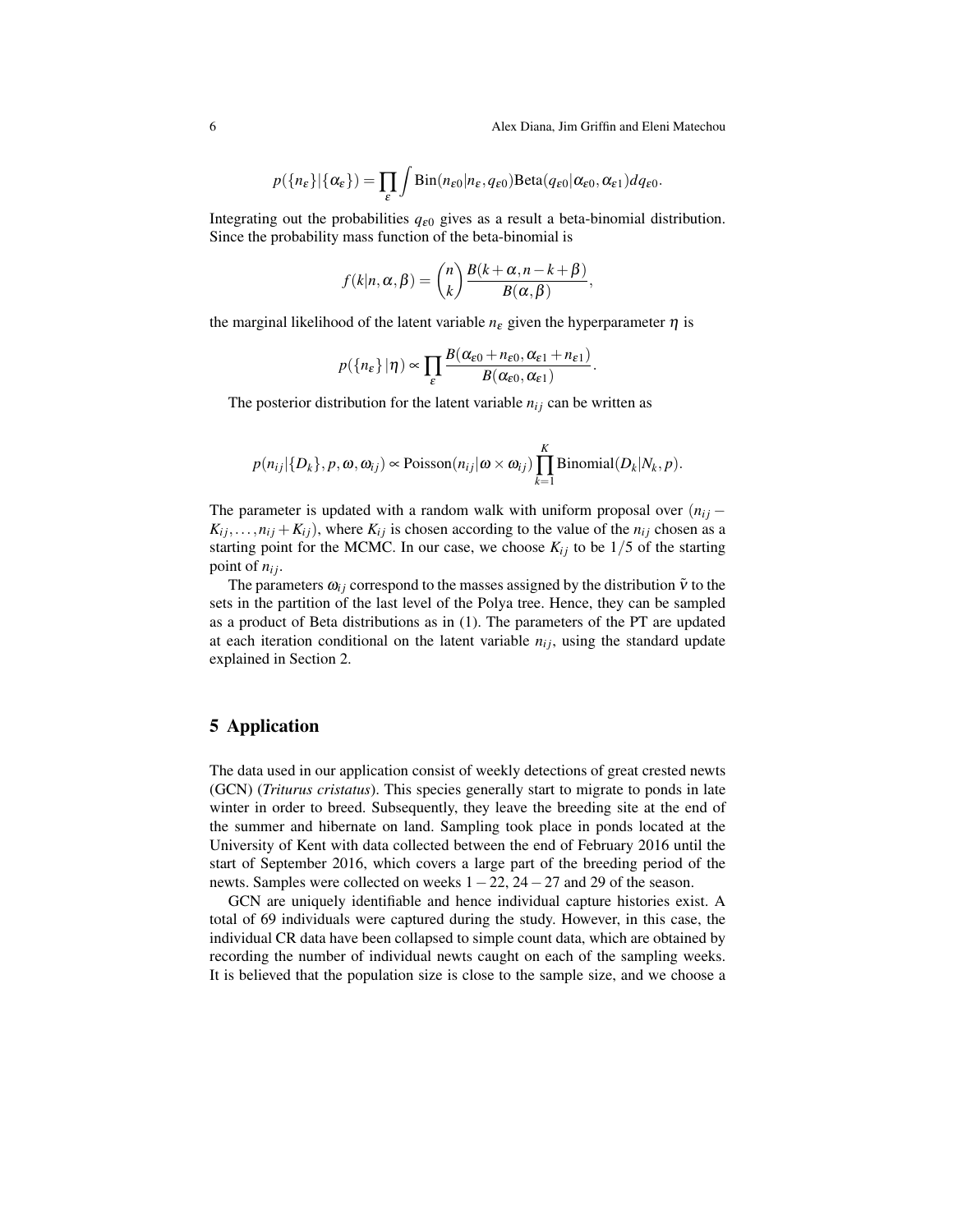prior distribution for  $\omega$  with mean 76 to represent our belief that around 90% of the individuals have been detected at least once. The variance has been chosen to have a relative weakly informative prior, as the 95% prior mass includes up to 135 individuals. Finally, 95% of the prior mass for detection probability is placed on the (0.05,0.35) interval, based on previous analyses of data on the same population.

Prior knowledge suggests that a considerable number of individuals tend to arrive between the beginning of March and the end of April. Additionally, individuals depart between the end of May and the end of July. In order to translate this knowledge into prior distributions, we choose hyperpriors for  $\eta = (\mu, \lambda)$  such that 95% of the prior mass of the arrival and departure density is in the aforementioned ranges.



Fig. 3: Posterior distributions of population size (a) and detection probability (b), with red vertical lines showing the posterior means and black lines showing the prior distribution.

The posterior mean estimate of the population size is 89, while the posterior mean of the detection probability is 0.33. The two posterior distributions are shown in Fig. 3. The posterior distribution of the population size is different from the prior distribution, as more individuals are estimated to be at the site than expected by the ecologists. Moreover, in Fig. 4 we display the posterior mean of the latent number of individuals available at each sampling occasion together with the number of individuals counted. For some sampling occasions, the empirical estimated detection probability, estimated as the ratio between the estimated number of individuals available and the counted individuals, is outside the 95% posterior credible interval for detection probability. This suggests that detection probability is not constant across sampling occasions, as assumed in the model. According to expert knowledge, changes in detection probability might be due to differences in environmental conditions between sampling occasions, which affect behaviour of newts.

The posterior cumulative distribution functions (cdf) of arrival and departure are also shown in Fig. 4. As 95% of the individuals are estimated to arrive before any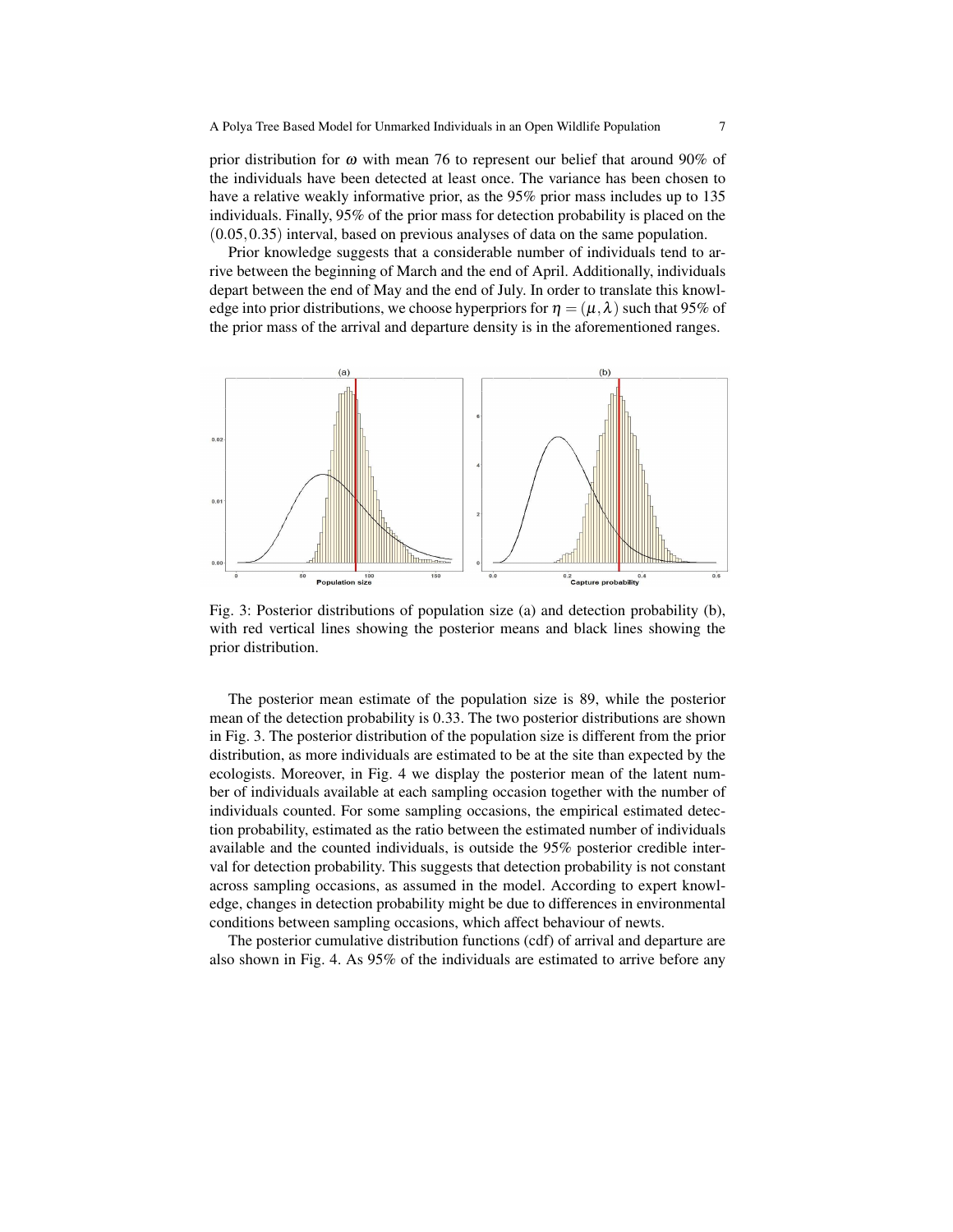individual has departed, the number of individuals is estimated to be fairly constant between sampling occasions 9 and 14.



Fig. 4: (a) 95% posterior credible interval of the latent number of individuals available for detection, shown in black, and the number of individuals detected shown in red. (b) Posterior mean of the cdf of arrival times (red) and departure times (green).

#### 6 Conclusion

In this paper we have presented a BNP model for count data on an open wildlife population consisting of individuals entering and exiting the site at random times. By assuming a PT prior, we make no parametric assumptions on the shape of the arrival and departure distribution. Moreover, the implementation is fast as the computational complexity does not depend on the number of individuals but on the levels of the PT, which depends on the number of sampling occasions. However, given the small amount of information provided in count data, it is important to assume meaningful and informative prior distributions in order to have sensible posterior distributions. In this paper, we assume informative prior distributions for detection probability and for population size, available thanks to expert knowledge.

As we mentioned in the introduction, another common sampling protocol is CR which, as opposed to count data, provides individual information that can improve estimation. Hence, a possible extension is to model count data and CR data jointly. Another useful extension is to model data collected at different sites, by replacing the Polya tree prior with a hierarchical Polya tree prior, defined in [1].